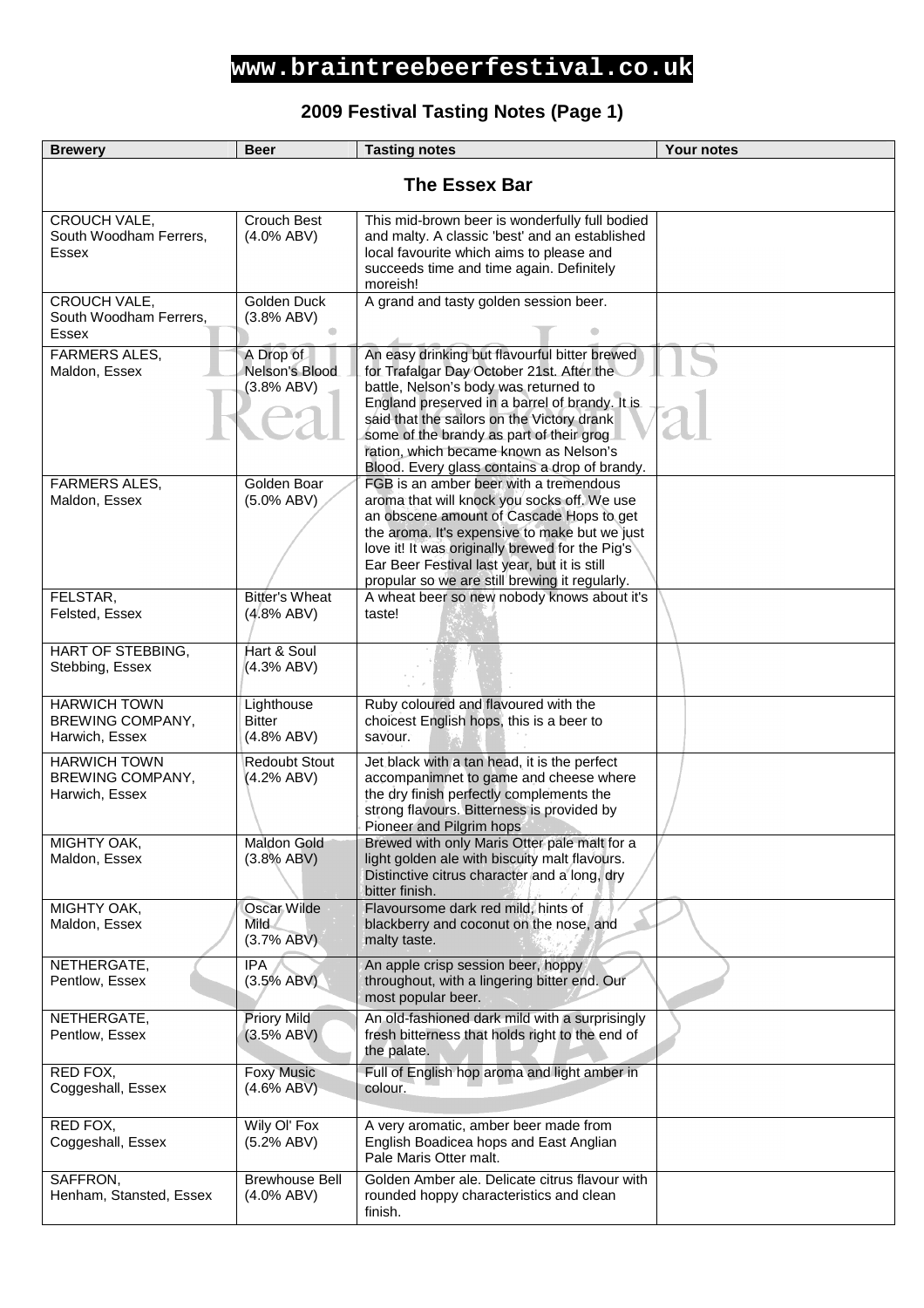#### **2009 Festival Tasting Notes (Page 2)**

| <b>Brewery</b>            | <b>Beer</b>             | <b>Tasting notes</b>                                                                       | Your notes |
|---------------------------|-------------------------|--------------------------------------------------------------------------------------------|------------|
| SHALFORD,                 | <b>Braintree Market</b> | Traditional easy drinkng session beer,                                                     |            |
| Shalford, Essex           | Ale                     | evidence of hoppiness leads to a lingering                                                 |            |
|                           | $(4.0\%$ ABV)           | dry bitter finish.                                                                         |            |
| SHALFORD,                 | Levelly Black           | Winter stout, dark malty and smooth.                                                       |            |
| Shalford, Essex           | (4.8% ABV)              |                                                                                            |            |
|                           |                         |                                                                                            |            |
| SHALFORD,                 | <b>Levelly Gold</b>     | Golden summery ale. A refreshing bitter with                                               |            |
| Shalford, Essex           | $(4.0\%$ ABV)           | a pleasant finish made with First Gold and                                                 |            |
|                           |                         | Golding Hops. A pleasant alternative to                                                    |            |
|                           |                         | Lager.                                                                                     |            |
| WIBBLERS,                 | Apprentice              | This was meant to be a totally different beer                                              |            |
| Mayland, Essex            | (3.9% ABV)              | but Jeremy aka Dad aka The Apprentice                                                      |            |
|                           |                         | added Polish Marynka hops instead of                                                       |            |
|                           |                         | Challenger ones. We must let him do this<br>again though as it's a fine beer! Golden in    |            |
|                           |                         | colour, hoppy nose and definitely a session                                                |            |
|                           |                         | beer.                                                                                      |            |
| WIBBLERS,                 | New Dawn                | A good traditional bitter that will appeal to                                              |            |
| Mayland, Essex            | (3.8% ABV)              | those who like a nice lightly hopped real ale                                              |            |
|                           |                         | with a bit of malt and a nice finish. A cracking                                           |            |
|                           |                         | beer that'll suit almost all bitter drinkers out                                           |            |
|                           |                         | there.                                                                                     |            |
|                           |                         |                                                                                            |            |
|                           |                         | The 'Other' Bar                                                                            |            |
|                           |                         |                                                                                            |            |
|                           |                         |                                                                                            |            |
|                           |                         |                                                                                            |            |
| CAIRNGORM,                | Nessie's                | A predominantly malty, lightly hopped beer                                                 |            |
| Aviemore, Inverness-shire | Monster Mash            | giving a satisfying fullness of flavour with a                                             |            |
|                           | (4.4% ABV)              | warm finish. A glass or two is a must before                                               |            |
|                           |                         | seeking an audience with the monster!                                                      |            |
| CAIRNGORM,                | <b>Trade Winds</b>      | Light golden in colour, with high proportion of                                            |            |
| Aviemore, Inverness-shire | (4.3% ABV)              | wheat giving the beer a clean fresh taste. The<br>mash blends together with the Perle hops |            |
|                           |                         | and elderflower providing a bouquet of fruit                                               |            |
|                           |                         | and citrus flavours.                                                                       |            |
| HARVIESTOUN,              | <b>Bitter And</b>       | Refreshingly hoppy beer with fruit throughout.                                             |            |
| Alva, Clackmannanshire    | Twisted                 | A bitter-sweet taste with a long bitter finish. A                                          |            |
|                           | (3.8% ABV)              | golden session beer.                                                                       |            |
| HARVIESTOUN,              | Ptarmigan               | Robust flavoursome beer, it's hardy as the                                                 |            |
| Alva, Clackmannanshire    | $(4.5\%$ ABV)           | mountain bird that bears its name. Its strong                                              |            |
|                           |                         | fruity palate is nicely balanced by the blend of                                           |            |
|                           |                         | Saaz and Challenger hops and the brew is                                                   |            |
|                           |                         | finished with a late hopping of Pioneer. This                                              |            |
|                           |                         | all combines to make it a popular and                                                      |            |
| HARVIESTOUN,              | Schiehallion            | satisfying year-round favourite.<br>Our unique cask conditioned lager beer.                |            |
| Alva, Clackmannanshire    | (4.8% ABV)              | made with the finest lager malt and                                                        |            |
|                           |                         | Hersbrucker lager hops. This results in a true                                             |            |
|                           |                         | pilsner-style beer; dry, crisp, frefreshing and                                            |            |
|                           |                         | wonderfully flavoursome, truly the peak of                                                 |            |
|                           |                         | brewing perfection.                                                                        |            |
| HOUSTON,                  | Black & Tan             | Available all year round. Black and Tan is                                                 |            |
| Renfrewshire              | (4.3% ABV)              | traditionally a mix of Stout and Pale Ale<br>the Fox & Hounds customers started mixing     |            |
|                           |                         | Warlock Stout with Killellan and they loved                                                |            |
|                           |                         | the result  they think it's a winning blend                                                |            |
|                           |                         | now you can try it too.                                                                    |            |
| HOUSTON,                  | <b>Blonde</b>           | This ale is smooth and easy drinking with a                                                |            |
| Renfrewshire              | Bombshell               | fresh hop aroma, well rounded maltiness and                                                |            |
|                           | $(4.0\%$ ABV)           | a delicate fruit aftertaste                                                                |            |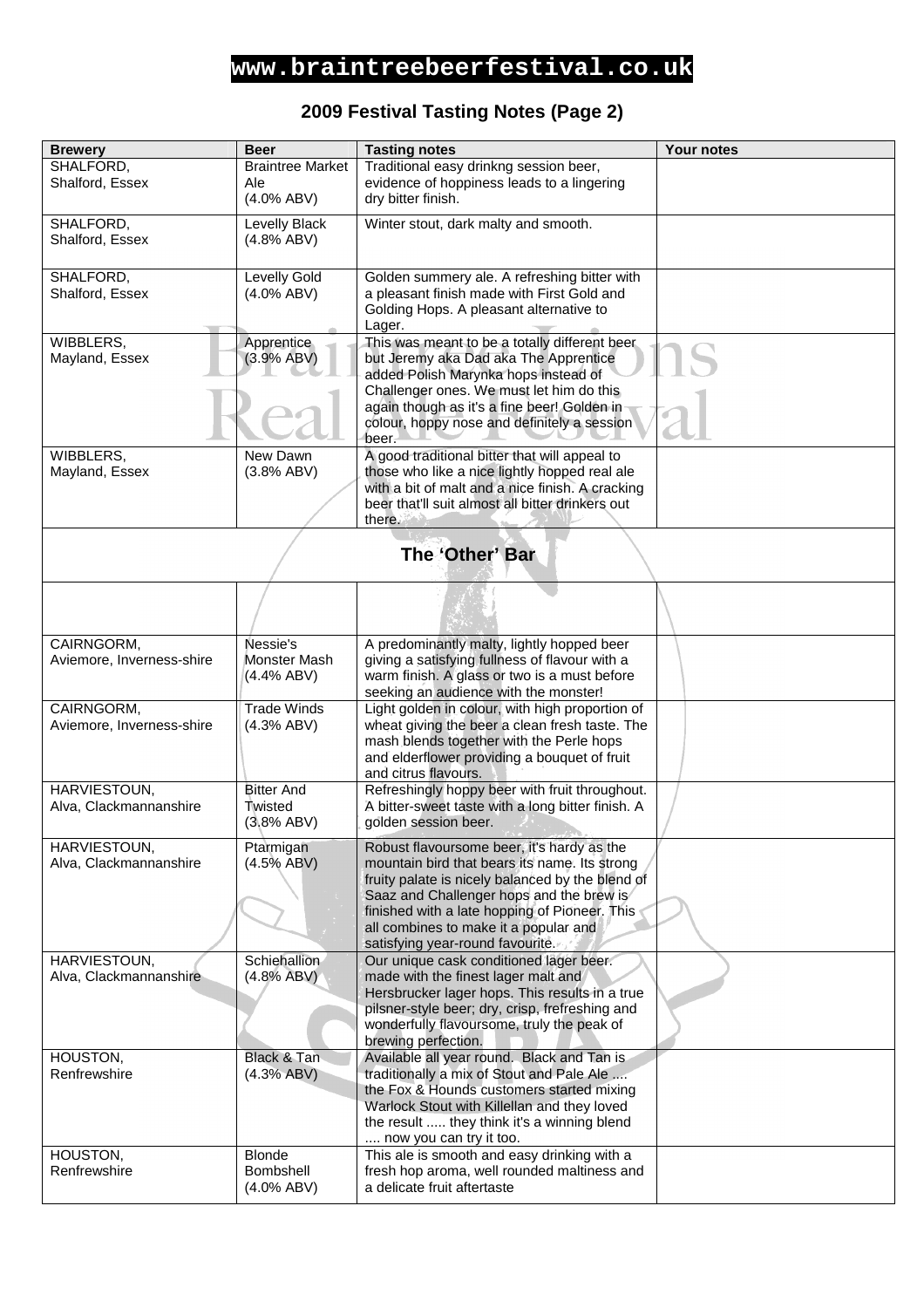#### **2009 Festival Tasting Notes (Page 3)**

| <b>Brewery</b>          | <b>Beer</b>           | <b>Tasting notes</b>                                                                    | <b>Your notes</b> |
|-------------------------|-----------------------|-----------------------------------------------------------------------------------------|-------------------|
| HOUSTON,                | Killellan             | Killellan is the historic name for Houston. This                                        |                   |
| Renfrewshire            | (3.7% ABV)            | is one of our most popular ales which we use                                            |                   |
|                         |                       | the finest hops to produce a golden coloured,                                           |                   |
|                         |                       | clean mellow and refreshing ale with a long                                             |                   |
|                         |                       | zesty finish.                                                                           |                   |
| INVERALMOND,            | Thrappledouser        | A golden copper coloured ale, which has a                                               |                   |
| Perth, Scotland         | (4.3% ABV)            | thick and creamy off-white head that laces                                              |                   |
|                         |                       | your glass all the way to the bottom, leaving                                           |                   |
|                         |                       | you wanting more. A marriage of Pilgrim,<br>East Kent Goldings and Cascade hops         |                   |
|                         | ۸                     | presents a delicate citrus aroma and a unique                                           |                   |
|                         |                       | spicy floral taste.                                                                     |                   |
| TSA,                    | <b>Lomond Gold</b>    | A sensational new style of blonde beer.                                                 |                   |
| Throsk, Sterlingshire   | (5.0% ABV)            | Clean, sharp and fresh flavoured to the taste.                                          |                   |
|                         |                       | Hopped with a fruity organic hop giving a hint                                          |                   |
|                         |                       | of citrus on the palette and a very satisfying                                          |                   |
|                         |                       | aftertaste.                                                                             |                   |
|                         |                       |                                                                                         |                   |
|                         |                       |                                                                                         |                   |
|                         |                       |                                                                                         |                   |
| ACORN,                  | Old Moor Porter       | A full bodied victorian style porter with hints of                                      |                   |
| Wombwell, S. Yorkshire  | $(4.4\% ABV)$         | liquorice. The initial bitterness gives way to a                                        |                   |
|                         |                       | smooth, mellow finish. 4.4% ABV. A bronze                                               |                   |
|                         |                       | medal winner in the Champion Winter Beer of<br>Britain 2008.                            |                   |
| ACORN,                  | Yorkshire Pride       | This is a very pale session bitter, well hopped                                         |                   |
| Wombwell, S. Yorkshire  | (3.7% ABV)            | with Northdown and Cascade hops. 3rd                                                    |                   |
|                         |                       | place in Bitter Category at Sheffield Beer                                              |                   |
|                         |                       | Festival 2008.                                                                          |                   |
| BEARTOWN,               | Bear Ass              | Ruby red, malty bitter with good hop nose                                               |                   |
| Congleton, Cheshire     | (4.0% ABV)            | and fruity flavour and a dry, bitter aftertaste. A                                      |                   |
|                         |                       | real ale that landlords tell us is popular with                                         |                   |
|                         |                       | younger drinkers.                                                                       |                   |
| <b>BEARTOWN,</b>        | Kodiak Gold           | A thirst quenching, straw coloured and very                                             |                   |
| Congleton, Cheshire     | $(4.0\%$ ABV)         | drinkable with citrus fruit and hops aroma and                                          |                   |
|                         |                       | sharper bitter, clean aftertaste. Finalist at The                                       |                   |
| BRADFIELD,              | Farmer's Blonde       | Great British Beer Festival.<br>GOLD Award Winner in the Speciality Beers               |                   |
| Sheffield, S. Yorkshire | (4.0% ABV)            | category at the 2007 SIBA North Regional                                                |                   |
|                         |                       | Beer Competition. Currently a top seller, this                                          |                   |
|                         |                       | very pale brilliant blonde beer has citrus and                                          |                   |
|                         |                       | summer fruit aromas making it an extremely                                              |                   |
|                         |                       | refreshing ale.                                                                         |                   |
| BRADFIELD,              | <b>Farmer's Stout</b> | SILVER Award Winner in the Porters, Strong/                                             |                   |
| Sheffield, S. Yorkshire | $(4.5\%$ ABV)         | Milds, Old Ales and Stouts category at the                                              |                   |
|                         |                       | 2007 SIBA North Regional Beer Competition.                                              |                   |
|                         |                       | A dark enriched 'black and white' stout                                                 |                   |
|                         |                       | balanced by ploughing through roasted malts<br>and flaked oats with a subtle bitter hop |                   |
|                         |                       | charcater.                                                                              |                   |
| COACH HOUSE,            | <b>Dick Turpin</b>    | Malty, hoppy pale brown beer with some                                                  |                   |
| Howley, Warrington      | (4.2% ABV)            | initial sweetish flavours leading to a short,                                           |                   |
|                         |                       | bitter aftertaste.                                                                      |                   |
| COACH HOUSE,            | <b>Gunpowder Mild</b> | Biscuity dark mild with a blackcurrent                                                  |                   |
| Howley, Warrington      | (3.8% ABV)            | sweetness. Bitterness and fuit dominate with                                            |                   |
|                         |                       | some hints of caramel and a slighty stronger                                            |                   |
|                         |                       | roast flavour.                                                                          |                   |
| COPPER DRAGON,          | <b>Black Gold</b>     | A recipe recreated from restored brewing                                                |                   |
| Skipton, N. Yorkshire   | (3.7% ABV)            | records from the 1800's. The use of                                                     |                   |
|                         |                       | traditional coloured and roasted malts gives a<br>unique rich and luscious flavour.     |                   |
| COPPER DRAGON,          | Golden Pippen         | A light refreshing blonde ale brewed using a                                            |                   |
| Skipton, N. Yorkshire   | (3.9% ABV)            | specially selected hop to create a citrus fruit                                         |                   |
|                         |                       | flavour. This golden coloured favorite is                                               |                   |
|                         |                       | equally appealing to real ale and lager                                                 |                   |
|                         |                       | drinkers alike.                                                                         |                   |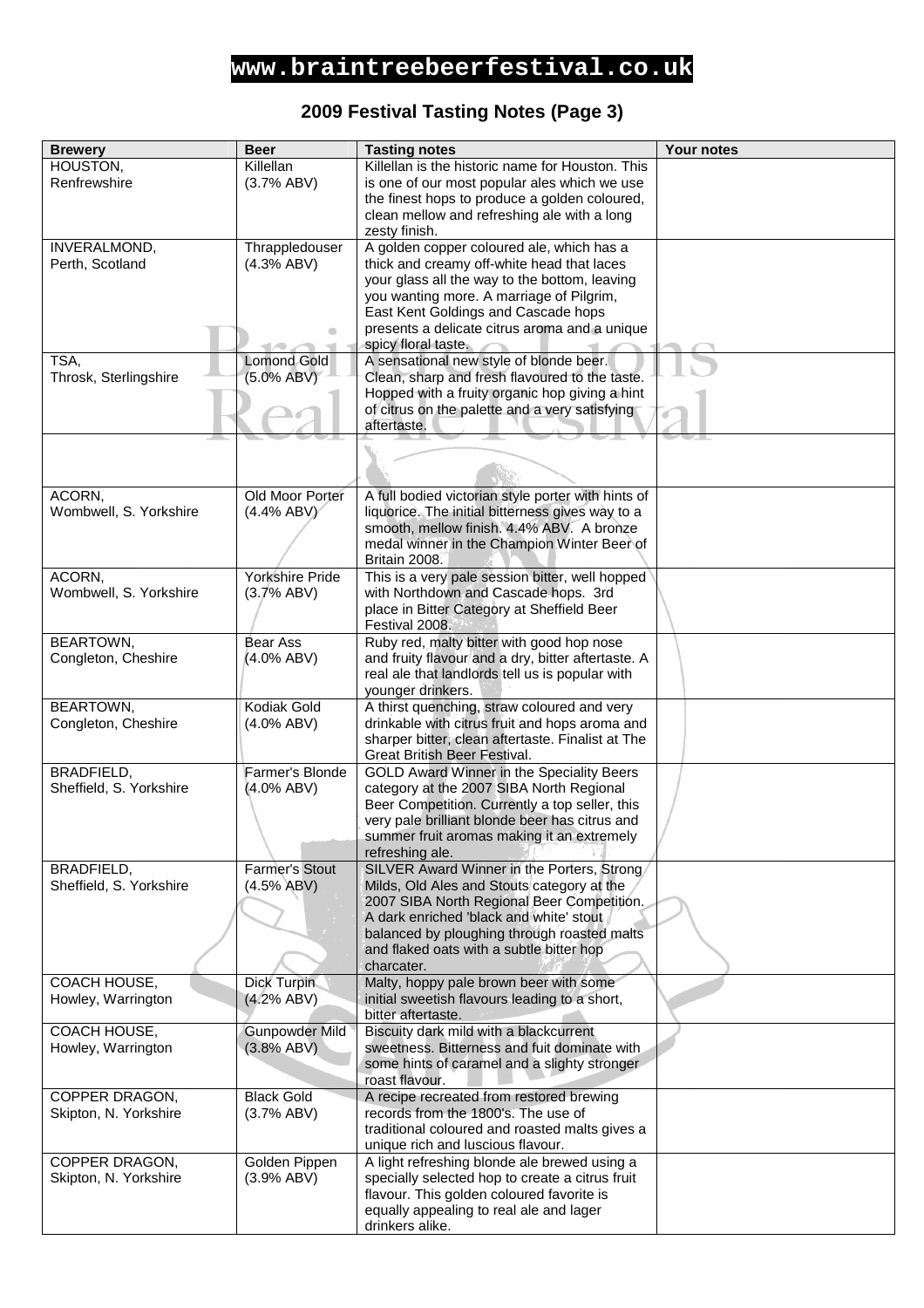#### **2009 Festival Tasting Notes (Page 4)**

| <b>Brewery</b>              | <b>Beer</b>          | <b>Tasting notes</b>                                                             | <b>Your notes</b> |
|-----------------------------|----------------------|----------------------------------------------------------------------------------|-------------------|
| GOFFS,                      | Jouster Ale          | A drinkable, tawny coloured ale, with a light                                    |                   |
| Cheltenham,                 | $(4.0\%$ ABV)        | hoppiness in the aroma. It has a good                                            |                   |
| Gloucestershire             |                      | balance of malt and bitterness in the mouth,                                     |                   |
|                             |                      | underscored by fruitiness, with a clean,                                         |                   |
|                             |                      | hoppy aftertaste.                                                                |                   |
| HADRIAN & BORDER,           | <b>Ginger Beer</b>   | Amber coloured beer sweetened and                                                |                   |
| Newcastle upon Tyne         | $(4.0\%$ ABV)        | flavoured with real root ginger.                                                 |                   |
| HYDES,                      | Hyde's Mild          |                                                                                  |                   |
| Manchester                  | (3.5% ABV)           | A classic mild combining good malt and<br>delicate bitterness. A flavoursome mid |                   |
|                             |                      | coloured mild ale.                                                               |                   |
| MILESTONE,                  | Lion Heart           | A mahogany red malty ale with European                                           |                   |
| Newark, Nottinghamshire     | (4.4% ABV)           | hops                                                                             |                   |
|                             |                      |                                                                                  |                   |
| MILESTONE,                  | Lion's Pride         | A Copper coloured Session Ale. Well                                              |                   |
| Newark, Nottinghamshire     | (3.8% ABV)           | balanced Light & refreshing.                                                     |                   |
| TRIPLE FFF,                 | Alton's Pride        | Excellent clean-tasting golden brown session                                     |                   |
| Alton, Hants                | (3.8% ABV)           | bitter, full-bodied, delicious aroma of malt and                                 |                   |
|                             |                      | hops. Multi award winner.                                                        |                   |
| WELLS & YOUNGS,             | Eagle IPA            | The aroma is of freshly sliced ripe apples. Its                                  |                   |
| Bedford, Bedfordshire       | $(3.6\%$ ABV)        | amber hue is emphasised by a tight rich head                                     |                   |
|                             |                      | which set it up as an ale with real credentials.                                 |                   |
| WELLS & YOUNGS,             | <b>Waggle Dance</b>  | Amber beer with a touch of honey on the                                          |                   |
| Bedford, Bedfordshire       | (4.0% ABV)           | nose and palate. The sweetness is balanced                                       |                   |
|                             |                      | by a healthy dose of hops to provide the                                         |                   |
|                             |                      | bitterness that gives a wonderfully delicate                                     |                   |
|                             |                      | flavour.                                                                         |                   |
| WOODFORDE'S,                | Wherry               | Fresh and zesty with crisp floral flavours. A                                    |                   |
| Woodbastwick, Norfolk       | (3.8% ABV)           | background of sweet malt and a hoppy                                             |                   |
|                             |                      | 'grapefruit' bitter finish characterises this<br>champion bitter                 |                   |
|                             |                      |                                                                                  |                   |
|                             |                      | The Cider & Perry Bar                                                            |                   |
| YORK.                       | Centurion's          | A warming, dark bitter ale, with a roasted malt                                  |                   |
| York, N. Yorkshire          | Ghost                | taste. Very easy to drink for its strength.                                      |                   |
|                             | (5.4% ABV)           |                                                                                  |                   |
|                             |                      |                                                                                  |                   |
|                             |                      |                                                                                  |                   |
|                             |                      |                                                                                  |                   |
| <b>BROADOAK CIDER,</b>      | Perry                | Sweet, liquid pear drops                                                         |                   |
| Clutton, Somerset           | (7.5% ABV)           |                                                                                  |                   |
| <b>CASTLINGS HEATH</b>      | Organic              | Dry, strong and mature                                                           |                   |
| COTTAGE CIDER,              | $(6.5\% ABV)$        |                                                                                  |                   |
| <b>Sudbury Suffolk</b>      |                      |                                                                                  |                   |
| DELVIN END CIDERY,          | Orchard              | Medium Dry cider made with a blend of                                            |                   |
| Delvin End, Sible           | <b>Express</b>       | apples.                                                                          |                   |
| Hedingham                   | $(6.5\%$ ABV)        |                                                                                  |                   |
| EVE'S CIDER,                | Wildling             | Medium Dry, pleasantly sharp and fruity                                          |                   |
| Kettering, Northamptonshire | (7.2% ABV)           |                                                                                  |                   |
| <b>HECKS FARMHOUSE</b>      | Perry                | Medium Dry                                                                       |                   |
| CIDER,                      | (6.5% ABV)           |                                                                                  |                   |
| Street, Somerset            |                      |                                                                                  |                   |
| MILLWHITES CIDER,           | <b>Mixed Scrumpy</b> | The variety of ancient apples that go into                                       |                   |
| Boxmoor, Hertfordshire      | $(6.5\%$ ABV)        | producing our Mixed Scrumpy gives it a deep,                                     |                   |
|                             |                      | golden appearance. It has a fresh, vibrant                                       |                   |
|                             |                      | apple aroma, and a dry oaky taste with a                                         |                   |
|                             |                      | subtle rum finish. Slightly sparkling on initial                                 |                   |
|                             |                      | pour.                                                                            |                   |
| PICKLED PIG,                | Gareth's Perry       | Medium Sweet, mellow and full-bodied                                             |                   |
| Stretham, Cambridgeshire    | $(5.0\%$ ABV)        |                                                                                  |                   |